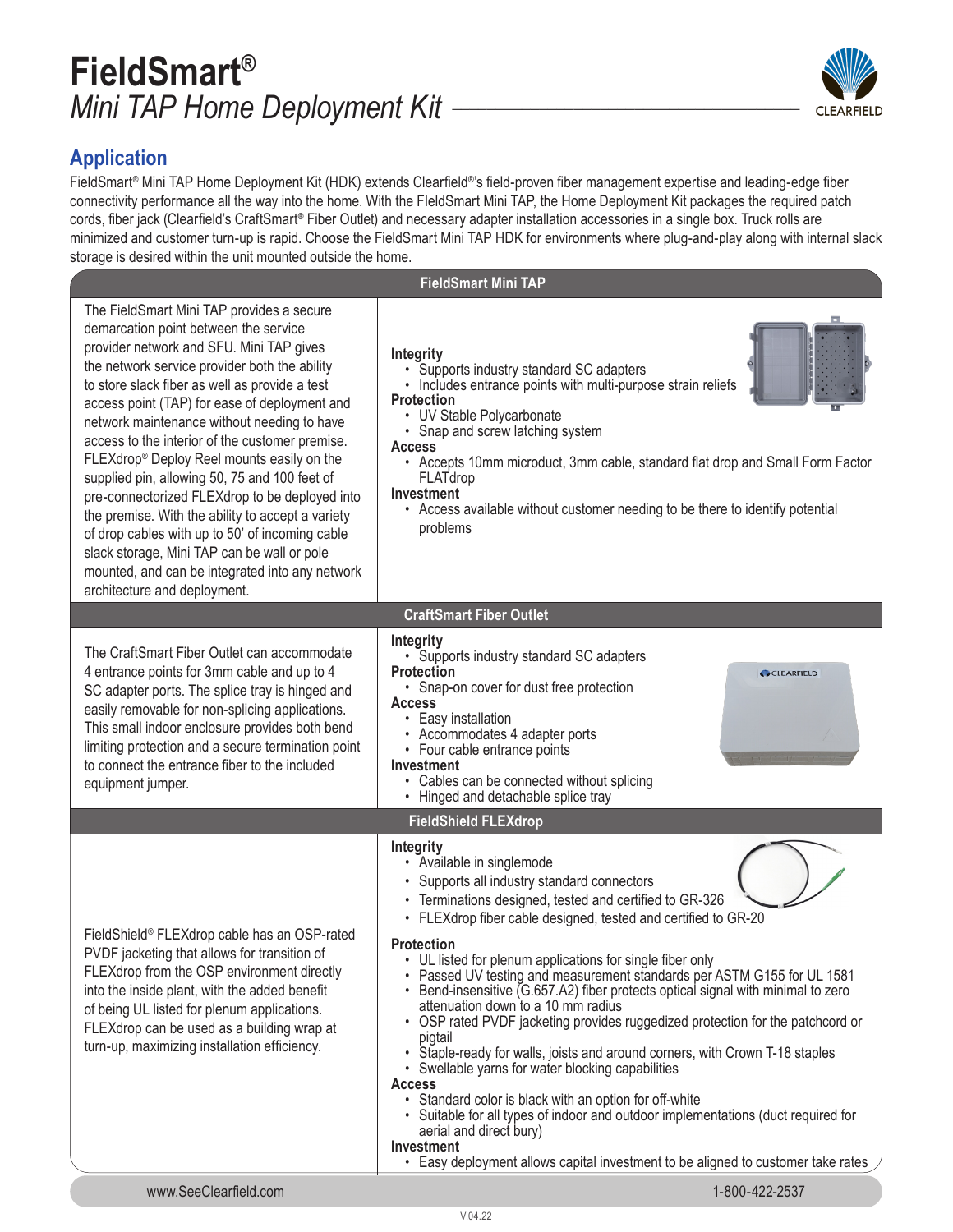## **FieldSmart®** *Mini TAP Home Deployment Kit\_\_\_\_\_\_\_\_\_\_\_\_\_\_\_\_\_\_\_\_\_\_\_\_\_\_\_\_\_\_\_\_\_\_\_\_\_\_\_\_\_*





### **Technical Specifications**

| <b>FieldSmart Mini TAP</b> |                                                 |  |
|----------------------------|-------------------------------------------------|--|
| <b>Dimensions</b>          | 9" H x 6" W x 3.91" D (228mm x 152mm x 99.31mm) |  |
| Color                      | Gray                                            |  |
| Rating                     | GR-771 and Designed for NEMA-4                  |  |
| <b>Material</b>            | UV Stabilized, Flame Retardant Polycarbonate    |  |
| Adapter Style Receptacle   | SC/APC and SC/UPC                               |  |
| Port Count                 |                                                 |  |
| Seals                      | 2 Split Seals for 3mm OD Cable                  |  |
| <b>Mounting Options</b>    | Wall or Pole Mount                              |  |

| <b>CraftSmart Fiber Outlet</b> |                                            |
|--------------------------------|--------------------------------------------|
| <b>Dimensions</b>              | 3.9 x 3.2 x 1.25 inches (100 x 80 x 32 mm) |
| Color                          | White                                      |
| <b>Operating Temperature</b>   | $-20^{\circ}$ C to 60 $^{\circ}$ C         |
| Material                       | <b>ABS</b>                                 |
| Adapter Style Receptacle       | SC and LC                                  |
| <b>Adapter Slots</b>           | 4 Slots                                    |
| Accessories                    | Removable Storage Tray                     |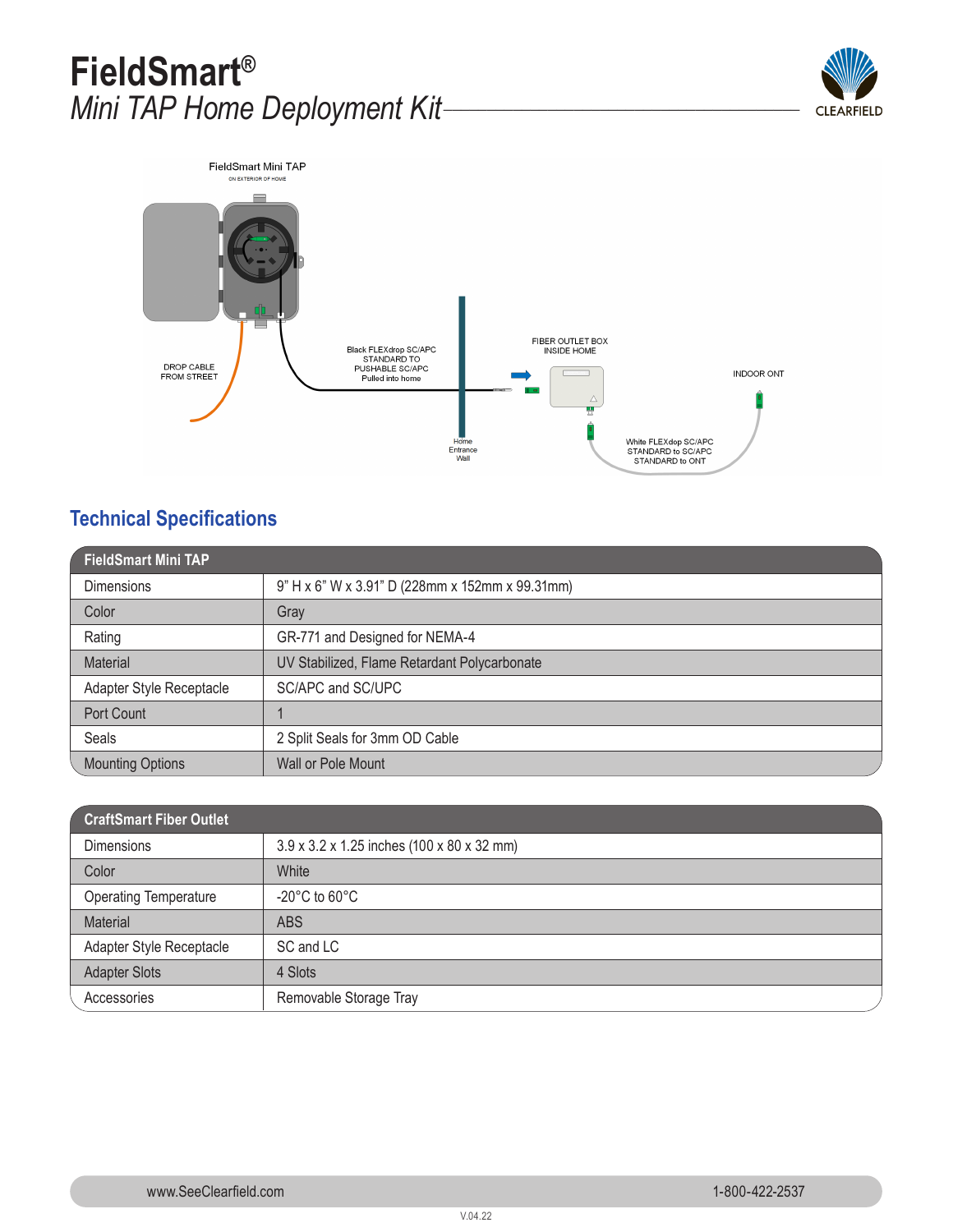# **FieldSmart®** *Mini TAP Home Deployment Kit\_\_\_\_\_\_\_\_\_\_\_\_\_\_\_\_\_\_\_\_\_\_\_\_\_\_\_\_\_\_\_\_\_\_\_\_\_\_\_\_\_*



| <b>FieldShield FLEXdrop</b>   |                                                                        |
|-------------------------------|------------------------------------------------------------------------|
| Fiber                         | Corning ClearCurve Optical Fiber or equivalent                         |
| <b>Clad Diameter</b>          | $125.0 \pm 0.7 \,\text{\mu m}$                                         |
| Coating Diameter (Uncolored)  | 235 - 245 µm                                                           |
| <b>Bend-Insensitive</b>       | Bend-Insensitive Fiber G.657.A2                                        |
| Color Code                    | TIA/EIA 598 (US Standard)                                              |
| <b>Fiber Count</b>            | Single and dual fiber                                                  |
| <b>Pushable Connectors</b>    | FieldShield SC/UPC and SC/APC                                          |
| <b>Standard Connectors</b>    | SC/UPC and SC/APC                                                      |
| Mode                          | Singlemode                                                             |
| <b>Internal Fiber Size</b>    | 900 µm                                                                 |
| <b>Outside Diameter</b>       | $0.118"$ (3 mm)                                                        |
| Color                         | <b>Black or white</b>                                                  |
| Material                      | <b>PVDF</b>                                                            |
| <b>Bend-Radius</b>            | Standard to G.657.A2 specifications                                    |
| Installation Temperature      | -22°F to 131°F (-30°C to 55°C)                                         |
| <b>Operating Temperature</b>  | -40°F to 176°F (-40°C to 80°C)                                         |
| <b>Installation Tension</b>   | 20 lbf                                                                 |
| Markings                      | Part number, lot number and footage markers every two feet (609.60 mm) |
| <b>Cable Attenuation Spec</b> | 0.35 dB/km @ 1310 nm/0.25 dB/km @ 1550 nm                              |

### **Home Deployment Kits Include:**

- FieldSmart Mini TAP
- CraftSmart Fiber Outlet
- Black Entrance Cable: FLEXdrop Pushable Cable (Configurable adapter and lengths)
- White Entrance Cable: FLEXdrop Pushable Cable (Configurable adapter and lengths)

### **Configured Part Number**

| $HDK - G$<br>$\mathbf{3}$<br>4<br>$\overline{2}$                                   | D<br><b>FW</b><br>5<br>$\boldsymbol{6}$<br>8<br>$\overline{7}$<br>9 |                                                |
|------------------------------------------------------------------------------------|---------------------------------------------------------------------|------------------------------------------------|
| <b>Select Box Option</b>                                                           | <b>Select Connector 1 for Entrance</b><br>4                         | <b>Select Connector 1 for Equipment</b>        |
| $A = 50$ Foot Storage Reel<br>C = Deploy Reel - Adapter Reel                       | $A = SC/UPC$<br>$C = SC/APC$                                        | $A = SC/UPC$<br>$C = SC/APC$                   |
| $Z = None$                                                                         | $5\overline{)}$<br><b>Select Connector 2 for Entrance</b>           | 8<br><b>Select Connector 2 for Equipment</b>   |
| $\overline{2}$<br><b>Select Adapter</b><br>$A = SC/UPC$                            | $B =$ Pullable SC/UPC<br>$D =$ Pullable SC/APC                      | $A = SC/UPC$<br>$C = SC/APC$                   |
| $C = SC/APC$                                                                       | 6<br><b>Select Length</b>                                           | 9<br><b>Select Length</b>                      |
| <b>Select Fiber Outlet Adapter</b><br>$\mathbf{3}$<br>$A = SC/UPC$<br>$C = SC/APC$ | $4 = 50$ ft.<br>$5 = 75$ ft.<br>$6 = 100$ ft.                       | $A = 2$ meters<br>$1 = 10$ ft.<br>$2 = 15$ ft. |